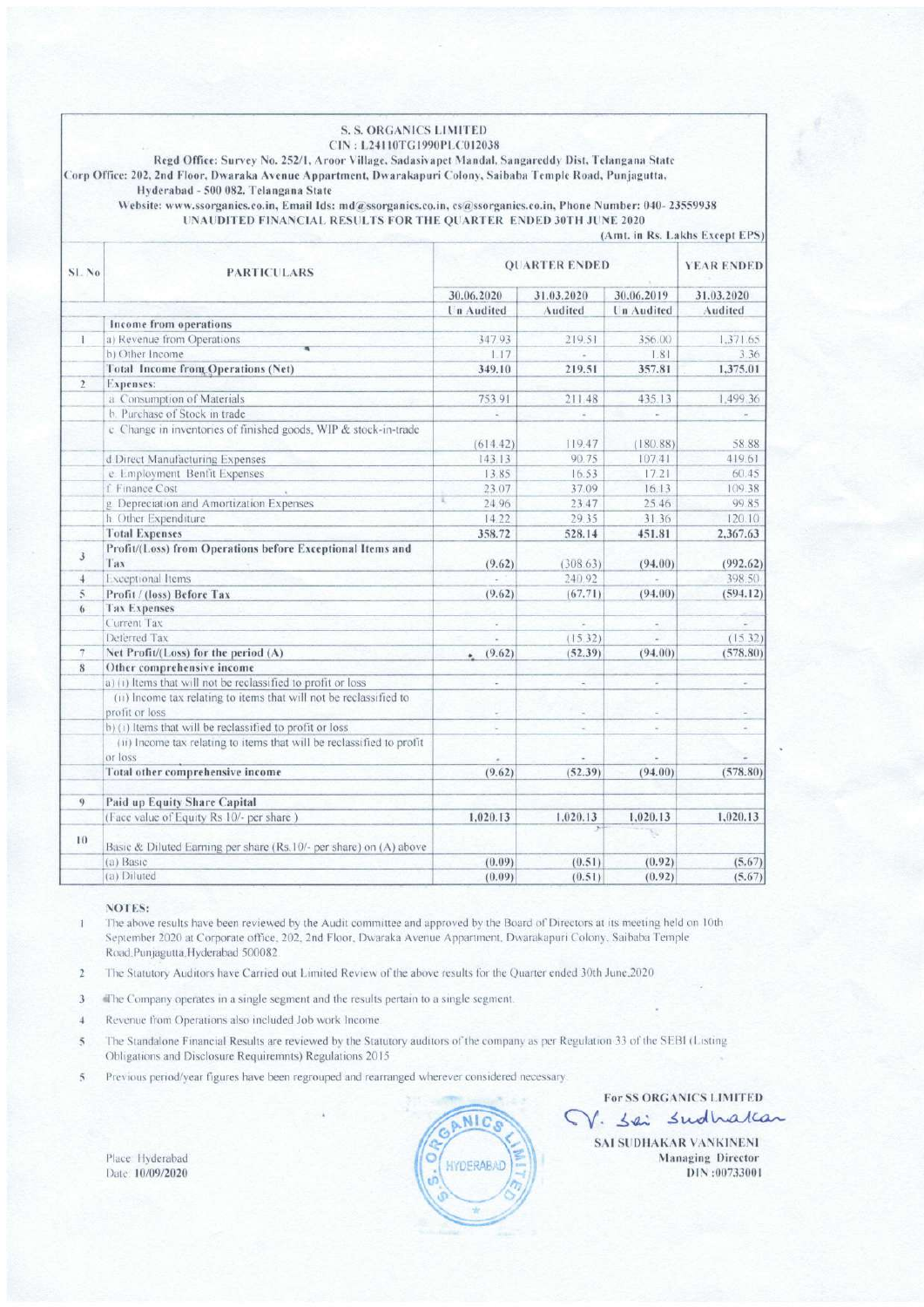# **GOWRI SHANKAR AND ASSOCIATES**



#### **EXECUTE CHARTERED ACCOUNTANTS**

Independent Auditor's Review Report on the Quarterly Unaudited Financial Results of the Company for the quarter ended June 30, 2020

## To the Board of Directors **S.S. ORGANICS LIMITED**

We have reviewed the accompanying Statement of Unaudited Financial Results of S.S. ORGANICS LIMITED ("the Company") for the quarter ended June 30, 2020 being submitted by the Company pursuant to the requirements of regulation 33 of the SEBI (Listing Obligations and Disclosure Requirements) Regulations, 2015 as amended. This statement is the responsibility of the company's Management and has been approved by the Board of Directors. Our responsibility is to issue a report on these financial statements based on our review.

We have conducted our review in accordance with the Standard on Review Engagement (SRE) 2410, Review of Interim Financial Information performed by the Independent Auditor of the Entity issued by the Institute of Chartered Accountants of India. This standard requires that we plan and perform the review to obtain moderate assurance as to whether the financial statements are free of material misstatement. A review is limited primarily to inquiries of company personnel and analytical procedures applied to financial data and thus provide less assurance than an audit. We have not performed an audit and accordingly, we do not express an audit opinion.

Based on our review conducted as above, nothing has come to our attention that causes us to believe that the accompanying statement, prepared in accordance with the recognition and measurement principles laid down in the applicable Indian Accounting Standards (Ind - AS) specified under section 133 of the Companies Act, 2013 read with relevant rules issued there under and other recognized accounting practices and policies has not disclosed the information required to be disclosed in terms of Regulation 33 of the SEBI (Listing Obligations and Disclosure Requirements) Regulations, 2015 including the manner in which it is to be disclosed, or that it contains any material misstatement.

> for Gowri Shankar & Associates Chartered Accountants Firm Reg No. 015625S

S. Govic Stenders

Gowri Shankar Seshapu Partner M.No. 234732

place. Hyderabad. Date: September 10th, 2020. DIN: 20234732AAAACO8623

R.O.: # 4-25-7/11A, A. Samudralu Street, Opp. Sai Ram Theatre, Vijayawada-01.

B.O. : Kaleswara Rao Market Complex, 1st Floor No. 170, Vijayawada - 01. Gayatri Heights, 4th Floor, Plot No. 11/17, Madhapur, Hyderabad. T.S. -81.

 $(M): +919032466462$ +91 8096716462 email: gowri.seshapu@gmail.com

**LNDA**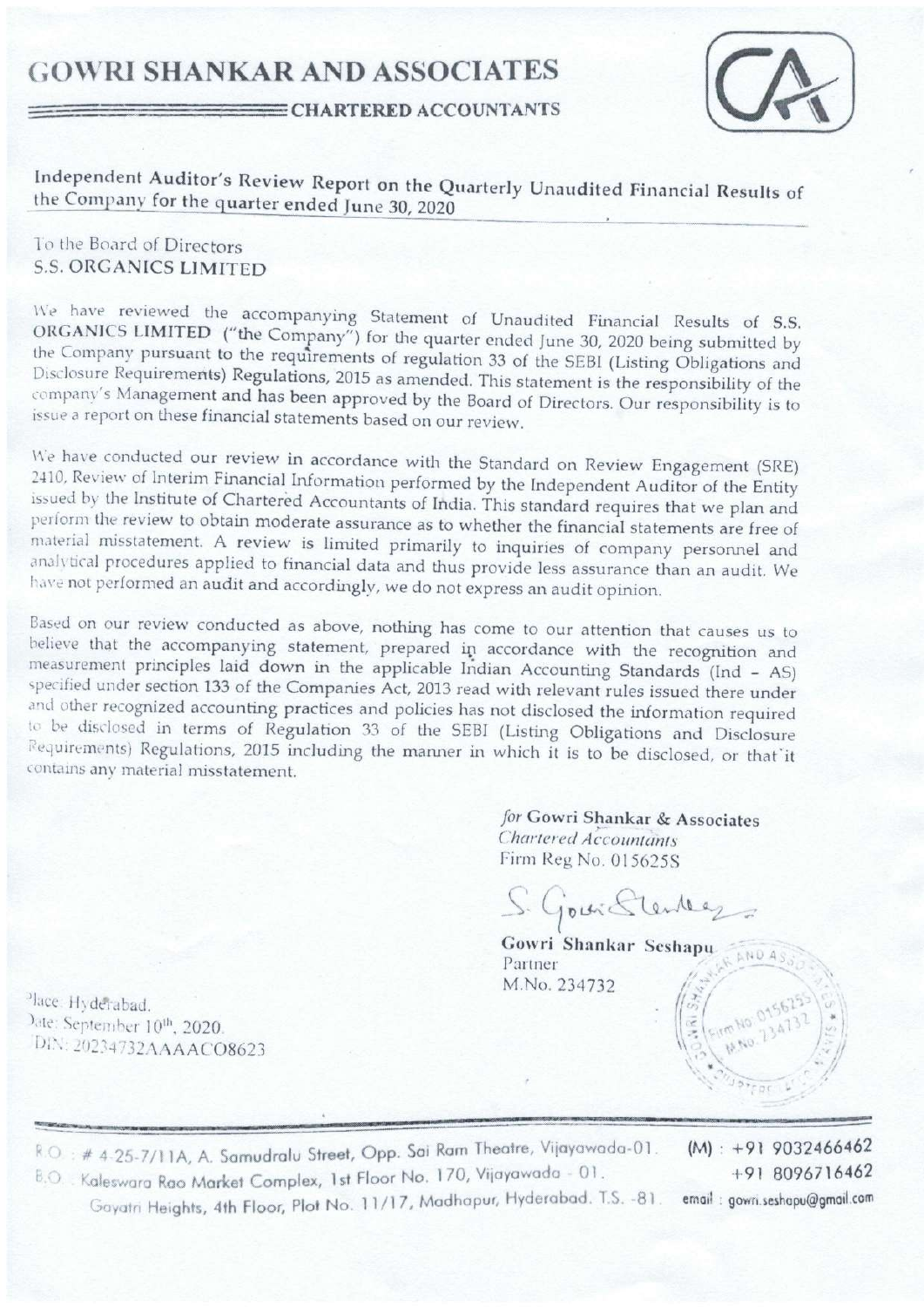#### 1. BRIEF PROFILE OF INDEPENDENT DIRECTOR OF SS ORGANICS LIMITED:

Mr. SANDEEP Kumar Reddy K, aged about 35 years has rich and varied exposure of over 15 years in the field of deferent Industry. He is a qualified MBA and a with acumen to understand functioning of business, He has served so many businesses., Hyderabad in the capacity of Independent Director. He has been on the Board of various companies. He is also having exposure of management of administration and industry environment during his tenure of 10 years as Senior Management areas.

#### 2, BRIEF PROFILE OF ADDITIONAL EXECUTIVE DIRECTOR OF SS ORGANICS LIMITED:

MR, K Raghavender Rao, aged about 3 years of Business Professional over 8 years of experience in industrial and administrative skills. Possessing <sup>a</sup> proven ability to provide executive support in the industry. Capable with <sup>a</sup> Senior level of accuracy and consistency in all areas of Production. Well presented, confident and having the ability to provide in depth administrative support including in the areas of procurement, management, production areas having the ability to work quickly and accurately under pressure, dealing confidehtly with changing and conflicting priorities, one which will make best use of existing skills and experience and also further professlonal development is Now for <sup>a</sup> challenging level in business development,

#### 3. BRIEF PROFILE OF COMPANY SECRETARY OF S.S ORGANICS LIMITED:

Mr. Mahipal Reddy A, aged about 46 Years, Company'Secretary, result oriented a multi-skilled professional with enormous experience over 18 years in Secretarial, Compliance, Legal, Taxation, Finance, Accounts, Audit and administrative skills. Possessing a proven ability to provide Legal & Secretarial support. Capable with <sup>a</sup> Senior level of accuracy and consistency in all areas of work. Well presented, confident and having the ability to provide in depth administrative support including in the areas of Secretarial, Compliance & Legal aspects, having the ability to work quickly and accurately under pressure, dealing confidently with changing and conflicting priorities, one which will make best use of my existing skills and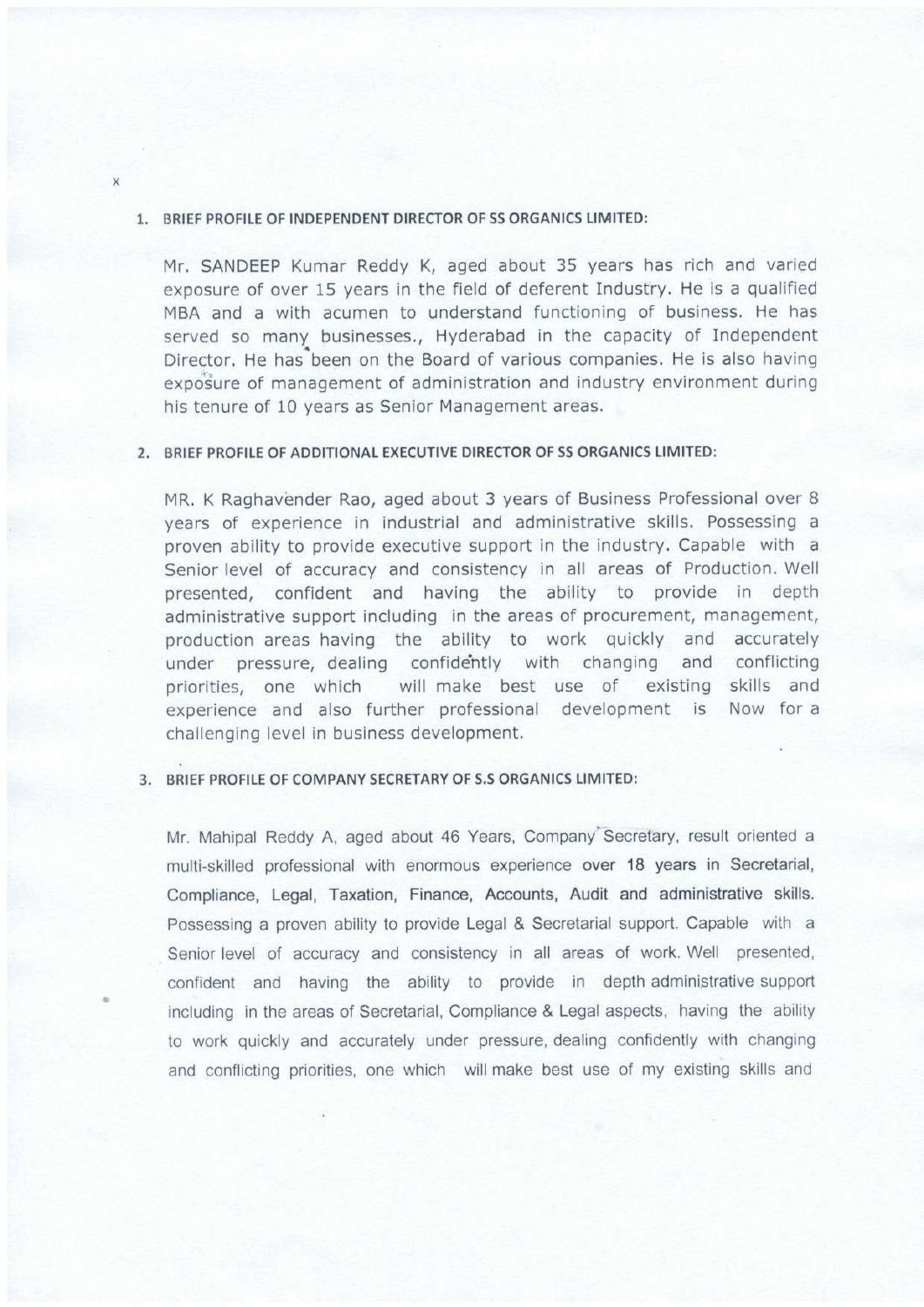experience and also further my personal and professional development is Now looking for a challenging level in Secretarial, Compliance, Legal, Finance and Accounts position.

Thanking you,

Yours faithfully, S.S. ORGANICS, LIMITED

 $CV.$  Sai Sudhakar

SAI SUDHAKAR VANKINENI MANAGING DIRECTOR DIN No.00733001,



۰.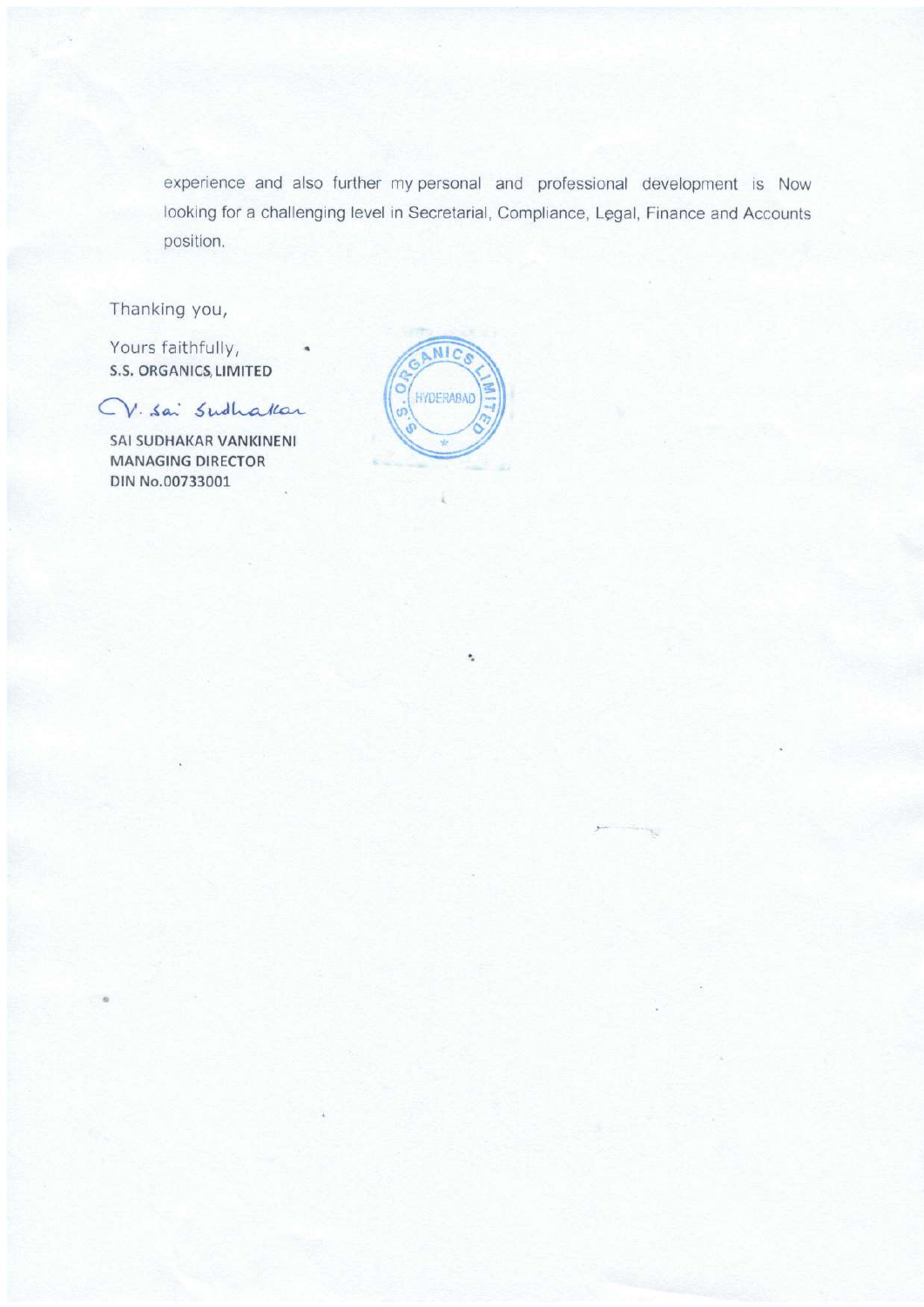

We are in Quality Business

### Disclosure Pursuant to Regulation 30 of SEBI (LODR) 2015.

L As the Company is in receipt of resignation from Mrs. Pushpalatha Vustala , <sup>a</sup> Independent Director of the Company on 10<sup>th</sup> September, 2020.

Disclosure pursuant to Regulation 30 of the SEBI (Listing Obligations and Disclosure Requirements) Regulations, 20 1 5 for the resignation of above director.

i. Detailed reasons for the resignation of independent director as given by the said director shall be disclosed by the listed entities to the stock exchanges:

A copy of resignation letter received from Mrs. Pushpalatha Vustala, Independent Director is enclosed with, which is self explanatory.

ii. The independent director shall, along with the detailed reasons' also provide a confirmation that there is no other material reasons other than those provided. Letter received from Mrs. Pushpalatha Vustala discloses and confirm that there is no other material reason for their resignation other than those specified.

The confirmation as provided by the independent director above shall also he Disclosed by the listed entities to the stock exchanges along with the detailed Reasons as specified in sub-clause (i) above.

Copy of resignation letter received from Mrs. Pushpalatha Vustala, Independent Director of the Company stating the reason for resignation are enclosed as above.

Yours faithfully, S.S. ORGANICS LIMITED

V. Sai Sudhak

SAI SUDHAKAR VANKINENI MANAGING DIRECTOR DIN No.00733001

**HYDERABAD** 

USO9001 :2008,15O 14001:2004 &OHSAS 18001:2007 Certified Company)

CORP.OFFICE: 202 (2nd Floor), Dwaraka Avenue Apts, Dwarakapuri Colony, Sai Baba Temple Road, Panjagutta, Hyderabad - 500082.T.G India. Tel : 040-23353690, 23355938

GD.OFF & FACTORY: Sy.No. 252/1, Aroor(V), Sadasivapet(M), Sangareddy(Dist) - 502 291.T.G. India. Tel: (08455) 250080 / 250280, Fax: 08455 -250090 CIN:L24110TG1990PLC012038, E-mail: cs@ssorganics.co.in, info@ssorganics.co.in Website www.ssorganics.co.in